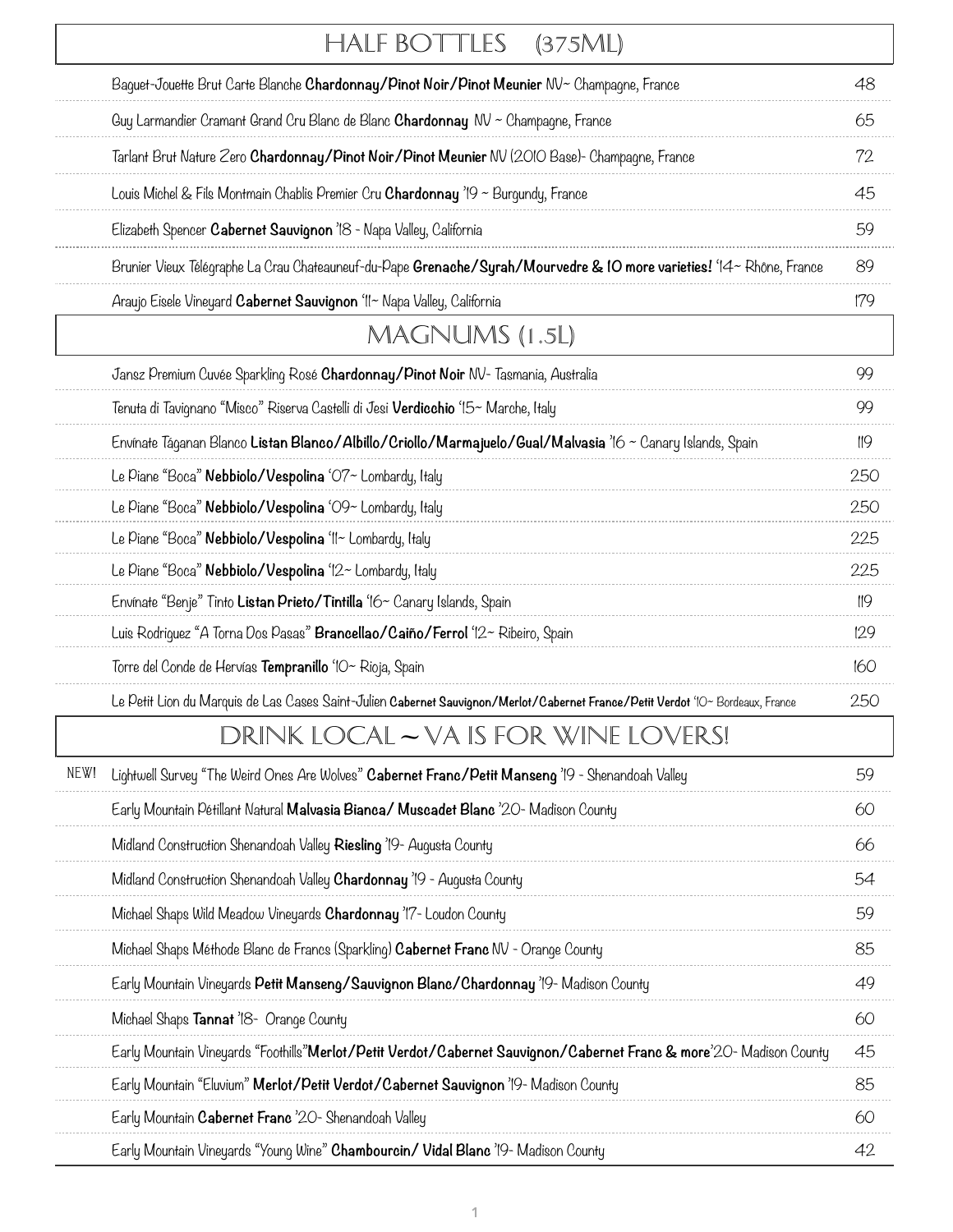### Bubbles

|      | Jansz Premium Cuvée Chardonnay/Pinot Noir NV- Tasmania, Australia                                           | 45  |
|------|-------------------------------------------------------------------------------------------------------------|-----|
| NEW! | Unico Zelo "Sea Foam" Pet Nat Vermentino/Fiano '21 - Riverland, Australia                                   | 48  |
| NEW! | Folie by Gassac Pet Nat Chardonnay '20 - Languedoc-Rousillon, France                                        | 48  |
|      | Barone Pizzini "Animante" Franciacorta Brut Chardonnay, Pinot Nero, Pinot Bianco-Lombardia, Italy           | 79  |
|      | Avinyó Reserva Brut Cava Macabeu/ Xarel-lo/Parellada 18- Catalonia, Spain                                   | 40  |
|      | Karanika Amyndeon Brut Cuvee Speciale <b>Xinomavro</b> 'I'7- Macadonia, Greece                              | 75  |
|      | Schloss Gobelsberg Sekt Brut Grüner Veltliner/Welschriesling/Chardonnay-Niederösterreich, Austria           | 119 |
|      | Sea Smoke "Sea Spray" Blanc de Noirs Pinot Noir '12~ Santa Rita Hills, California                           | 149 |
|      | Red Tail Ridge Winery Petillant Naturel Riesling '19- Finger Lakes, New York                                | 66  |
|      | ROSÉ BUBBLES                                                                                                |     |
|      | Raventós i Blanc "De Nit" Brut Rosé Xarel-lo/Parellada/Macabeo '17~ Conca del Riu Anoia, Spain              | 55  |
| NEW! | Grochau Cellars "Joyride" Rosé Pinot Noir '20 - Willamette Valley, Oregon                                   | 49  |
|      | Mas de Daumas Gassac Rosé Frizant Cabernet Sauvignon & 5 Other Varietals! '20 - Languedoc-Rousillon, France | 55  |
| NEW! | Cantina della Volta Rosé Lambrusco '15 - Emilia-Romagna, Italy                                              | 49  |
| NEW! | Llopart Brut Rosé Cava Reserva Monastrell/Garnatxa/Pinot Noir '16 - Catalonia, Spain                        | 59  |
|      | Loimer Brut Rosé Zweigelt/Pinot Noir/Chardonnay NV- Niederösterreich, Austria                               | 76  |
|      | TRUE CHAMPAGNE                                                                                              |     |
|      | Bauget-Jouette Á Epernay Millésimé Pinot Noir/Pinot Meunier '13 - Champagne, France                         | 145 |
|      | Tarlant Brut Nature Zero Chardonnay/Pinot Noir/Pinot Meunier NV (2010 Base) - Champagne, France             | 125 |
|      | Pierre Cellier Prestige Brut Pinot Noir/Chardonnay/Pinot Meunier NV - Champagne, France                     | 110 |
|      | Phillippe Gonet TER Noir Extra Brut Chardonnay/Pinot Noir/Pinot Meunier NV - Champagne, France              | 145 |
|      | Phillip Gonet Blanc De Blancs 3210 Chardonnay NV - Champagne, France                                        | 130 |
|      | Pierre Moncuit "Delos" Grand Cru Blancs de Blancs Chardonnay NV - Champagne, France                         | 135 |
| NEW! | Krug Brut Chardonnay/Pinot Noir/Meunier '04 - Champagne, France                                             | 499 |
|      | ROSÉ CHAMPAGNE                                                                                              |     |
|      | LeClerc Briant Brut Rosé Epernay Chardonnay/Pinot Noir NV~ Champagne, France                                | 129 |
|      |                                                                                                             |     |

Gatinois Grand Cru Brut Rosé Ay **Pinot Noir/Chardonnay** NV~ Champagne, France 115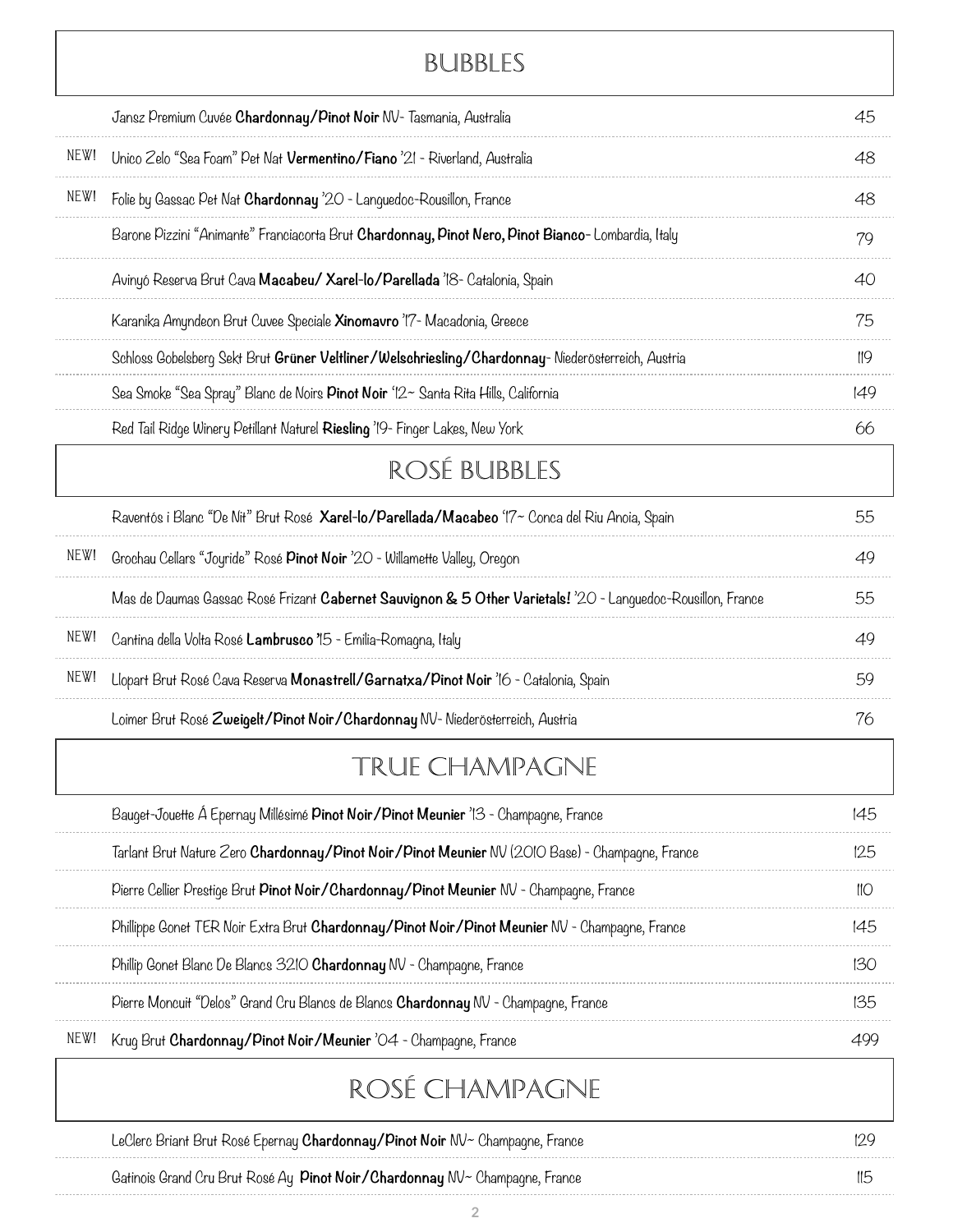|      | Sublime Grand Cru Brut Rosé Le Mesnil-Sur-Oger Pinot Noir/Pinot Meunier NV~ Champagne, France | 95  |
|------|-----------------------------------------------------------------------------------------------|-----|
| NEW! | Besserat de Bellefon Brut Rosé Pinot Meunier/Chardonnay/Pinot Noir NV-Champagne, France       |     |
|      | R.H. Coutier Brut Grand Cru Rosé Chardonnay/Pinot Noir NV - Champagne, France                 | 125 |

## New World White Wines

"New World" means everything else besides Europe and refers to some generalities about what you can expect from your wine. With warmer climates, the grapes are able to ripen to a greater degree. Uninhibited by millenniums of tradition, the New World is innovative in their wine growing and wine making techniques. These wines are often labeled by grape instead of region, unlike the Old World.

| NEW! | Foris Vineyards Gewürztraminer '19- Roque Valley, Oregon                                         | 35  |
|------|--------------------------------------------------------------------------------------------------|-----|
|      | Left Coast Estate Blanc de Noir '20- Willamette Valley, Oregon                                   | 49  |
|      | Bonny Doon Picpoul "Beeswax Vineyard" Picpoul Blanc '20- Arroyo Seco, California                 | 40  |
|      | Idlewild Fox Hill Vineyard Arneis '15~Mendocino County, California                               | 59  |
| NEW! | Red Tail Ridge <b>Riesling</b> '20 - Finger Lakes, New York                                      | 40  |
|      | Ovum "Old Love" Riesling/Gewurtztraminer/Muscat '20 - Newburg, Oregon                            | 48  |
| NEW! | Rasa Vineyards "The Composer" Riesling 'IS - Colombia Valley, Washington                         | 49  |
|      | Cameron Guiliano Fruilano/Auxerrois/Pinot Bianco/Pinot Grigio/Moscato '17 - Dundee Hills, Oregon | 75  |
| NEW! | Patricia Green Cellars Sauvignon Blanc '21 - Willamette Valley, Oregon                           | 59  |
|      | Villa Maria "Earth Garden" <b>Sauvignon Blanc</b> '20- Marlborough, New Zealand                  | 42  |
|      | González Bastía Tierra Madre Semillon/Torontel '18- Maule Valley. Chile                          | 49  |
|      | Chehalem Inox Unoaked <b>Chardonnay</b> '16- Willamette Valley, Oregon                           | 55  |
|      | Au Bon Climat Chardonnay '20 - Santa Barbara, California                                         | 54  |
|      | Two Mountain Chardonnay '19- Yakima Valley, Washington                                           | 42  |
|      | Rued Vineyards Chardonnay '18 - Russian River Valley, California                                 | 49  |
|      | Crowley Chardonnay '19- Willamette Valley, Oregon                                                | 73  |
|      | Ramey Wine Cellars <b>Chardonnay</b> 18 - Russian River Valley, California                       | 99  |
|      | Tolpuddle Vineyard Chardonnay '14~ Tasmania, Australia                                           | 129 |
|      | Rasa Vineyards Dream Deferred <b>Chardonnay</b> '16- Wahluke Slope, Washington                   | 122 |
|      | Krupp Brothers Stagecoach Vineyard <b>Chardonnay</b> 15- Napa Valley, California                 | 160 |
|      | Kistler Vine Hill Vineyard Chardonnay '14 - Russian River Valley, California                     | 150 |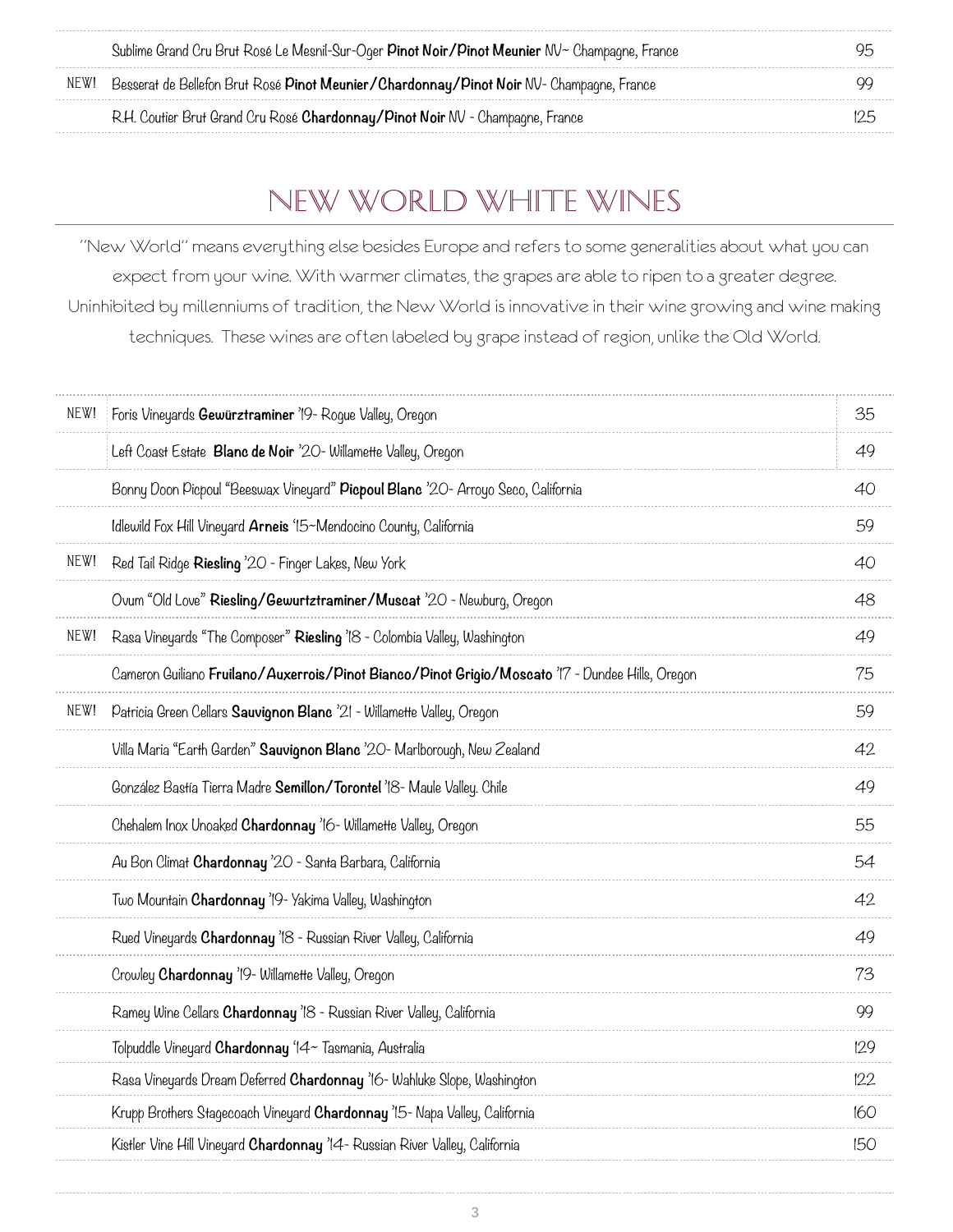# Old World White Wines

"Old World" means everything European, but the term conveys so much more about what you're drinking. With a cooler climate than the rest of the wine world, these wines tend to have more acid and are driven by "terroir" or a sense of place which is one reason why they are typically labeled by region instead of grape. Generally, wines from each region are meant to be paired with food from the area.

|      | AIY                                                                                                   |    |
|------|-------------------------------------------------------------------------------------------------------|----|
| NEW! | Ercole Monferrato Bianco Cortese/Chardonnay '20 -Piedmont, Italy                                      | 29 |
| NEW! | Tiefenbrunner "Vigneti delle Dolomiti" Pinot Grigio '18 - Alto Adige, Italy                           | 39 |
|      | Monte Carbonare Garganega 'IS- Veneto, Italy                                                          | 72 |
|      | La Smilla Gavi DOCG Cortese '19- Piedmont, Italy                                                      | 44 |
|      | Colle dei Bardellini Riviera Ligure di Ponente "U Munte" Vermentino '18~ Liguria, Italy               | 45 |
|      | Casanova Della Spinetta <b>Vermentino</b> '17- Tuscany, Italy                                         | 46 |
| NEW! | Falkenstein Südtirol Riesling '18 - Alto Adige, Italy                                                 | 49 |
| NEW! | Abbazia di Novacella Kerner '20 - Alto Adige, Italy                                                   | 55 |
|      | Suavia "Massifitti" Trebbiano di Soave '15~ Veneto, Italy                                             | 66 |
|      | Tenuta Roveglia Lugana Limne Trebbiano 'I'7- Lombardy, Italy                                          | 43 |
|      | Benito Ferrara Terra D'Uva Greco di Tufo '17~ Campania, Italy                                         | 60 |
|      | Tenuta delle Terre Nere Etna Bianco Ca <b>rricante/Cataratto/Grecanico/Minella</b> '19- Sicily, Italy | 56 |
| NEW! | COS "Zibbibo in Pithos" Zibbibo AKA Muscat '20 - Sicily, Italy                                        | 79 |
|      | SPAIN/PORTUGAL                                                                                        |    |
|      | Laura Lorenzo "Erea de Vila" Godello/Doña Blanca/Colgadeira '15~ Ribeira Sacra                        | 65 |
|      | Ladeiras Gaba do Xil Godello '18- (Valdeorras) Galicia                                                | 50 |
|      | Garciarevalo Tresolmos Lias <b>Verdejo</b> '18- Rueda                                                 | 38 |
|      | Do Ferreiro Albariño '17 - Rias Baixas                                                                | 60 |
|      | Molino Real Mountain Blanco Moscatel (Muscat of Alexandria) '13- Andalusia                            | 48 |
|      | Envinate "Palo Blanco" Vinos Atlanticos Listan Blanco (AKA Palomino Fino) '19- Canary Islands         | 90 |
|      | Envinate Benje Blanco Listan Blanco '18- Canary Islands                                               | 70 |
|      | Envinate Taganan Vinos Atlanticos Albillo Criollo/Marmajuelo/Gual/Malvasia, etc. '18- Canary Islands  | 80 |
|      | Valenciso Barrell Fermented Rioja Blanco Viura/Grenache Blanc '16~ Rioja                              | 65 |
|      | Aphros "Ten" Loureiro '15~ Minho, Portugal                                                            | 37 |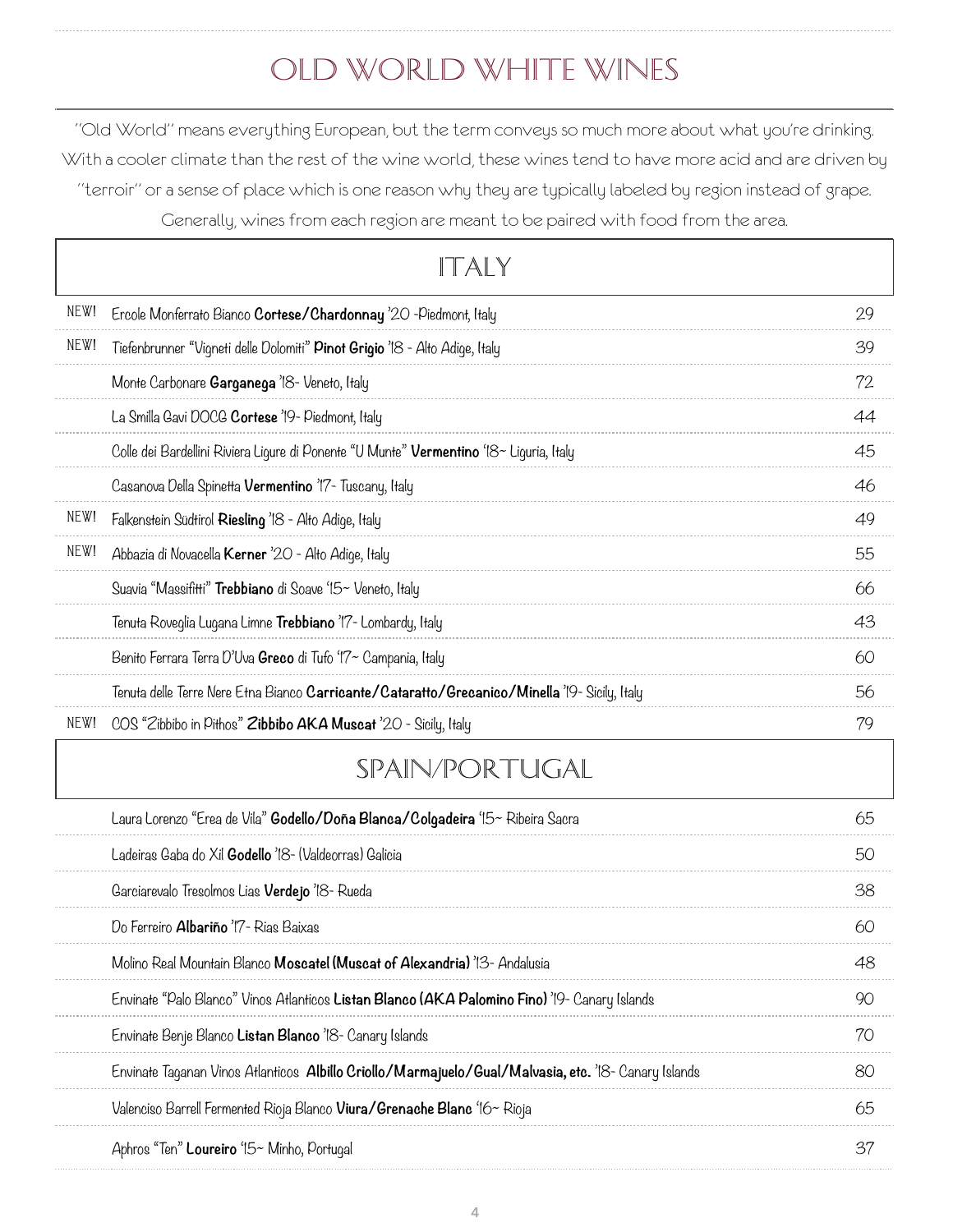## FRANCE

Burgundy "Bourgogne" in French, is the birthplace of Chardonnay and Pinot Noir, located in North-East France. The 110,000 vineyards are broken up into 5 major regions: Chablis (furthest North), Côte d'Or (further divided into Côte de Beaune and Côte de Nuits), Côte Chalonnaise, Macônnais and Beaujolais.

|      | Maison Shaps <b>Aligote</b> '19- Côte de Or, Burgundy                                | 51  |
|------|--------------------------------------------------------------------------------------|-----|
|      | Albert Bichot Chardonnay '20 - Chablis, Burgundy                                     | 55  |
|      | Louis Michel et Fils Chardonnay '19 - Chablis, Burgundy                              | 59  |
|      | Domaine des Valanges - Saint Véran Chardonnay '20 - Burgundy                         | 59  |
|      | Jean-Paul Droin Chablis Vaillons Premier Cru <b>Chardonnay</b> 18- Chablis, Burgundy | 85  |
|      | Maison Shaps Bourgogne Chardonnay 18 - Burgundy                                      | 59  |
|      | Domaine Bernard Defaix Chablis ler Cru Chardonnay '19 - Burgundy                     | 95  |
| NEW! | Maison Chanzy "Clos de la Fortune" <b>Aligote</b> '17- Bouzeron, Burgundy            | 59  |
|      | Louis Michel & Fils Chablis - Grand Cru Vaudésir Chardonnay '13 ~ Burgundy, France   | 109 |
|      | Philippe Pacalet Premier Cru Beauroy <b>Chardonnay</b> 16- Chablis, Burgundy         | 75  |

## The loire valley & OTHER REGIONS OF FRANCE

| Domaine Roger Neveu Sancerre "Côte des Embouffants" Sauvignon Blanc '19- Loire Valley, France                                 | 80  |
|-------------------------------------------------------------------------------------------------------------------------------|-----|
| Vignobles Günther-Chéreau Château du Coing de Saint Fiacre Muscadet Sèvre-et-Maine Sur Lie Muscadet '19- Loire Valley, France | 33  |
| Domaine Mosse Goldeneye Loin de L'Oneil/ Gruner Vetliner '19- Loire Valley, France                                            | 55  |
| Grange Tiphaine Touraine Amboise Bel Air Blanc Chenin Blanc '17 - Loire Valley, France                                        | 49  |
| Domaine Thierry Merlin-Cherrier Sancerre Sauvignon Blanc '20 - Loire Valley, France                                           | 80  |
| Domaine Huet "Sec Le Haut-Lieu" Vouvray Chenin Blanc '19- Loire Valley, France                                                | 80  |
| Domaine Huet "Le Haut-Lieu Demi Sec" Vouvray Chenin Blanc '20- Loire Valley, France                                           | 95  |
| Mas de Daumas Gassac Petit Manseng/Viognier/Chardonnay/Chenin Blanc '17~ Lanquedoc-Rousillon, France                          | II5 |
| Domaine Léon Boesch "Les Collines" Edelzwicker Riesling/Pinot Blanc/Gewürztraminer & more '19- Alsace, France                 | 40  |
| Mélanie Pfister Berg Riesling '18- Alsace, France                                                                             | 88  |
| Janvier Jasnieres "Cuvee du Silex" Chenin Blanc '20 - Loire Valley, France                                                    | 55  |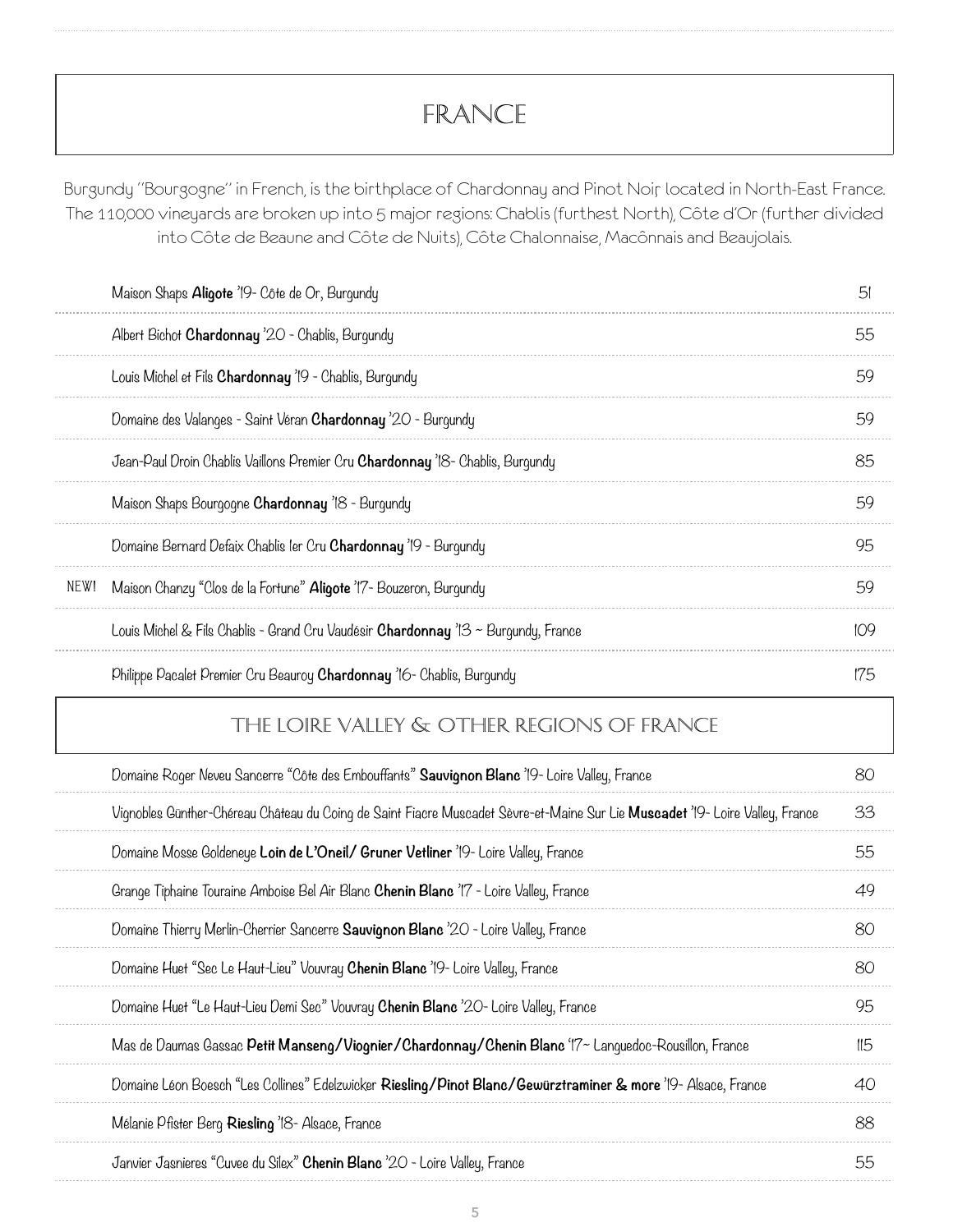| GERMANY                                                                                        |     |
|------------------------------------------------------------------------------------------------|-----|
| Reichsrat Von Buhl "Bone Dry" Riesling '17~ Phalz                                              | 36  |
| Friedrich Becker Pinot Blanc '14~ Phalz                                                        | 43  |
| Mönchhof Ürziger Würzgarten Riesling Kabinett '16~ Mosel                                       | 49  |
| Weingut Spreitzer Oestricher Lenken Riesling Kabinett '18- Rheingau                            | 45  |
| Enderle & Molle "Weiss & Grau" Orange Wine Weissburgunder & Grauburgunder '18 - Baden, Germany | 53  |
| Hexamer "Quarzit" Riesling '17 - Nahe                                                          | 56  |
| Hans Wirsching Iphöfer Scheurebe Kabinett Trocken '16~ Franconia                               | 59  |
| Peter Lauer "Fass 6 Senior" Riesling '20- Mosel, Germany                                       | 64  |
| Joh Jos Prüm Wehlener Sonnenuhr Riesling Kabinett '16~ Mosel                                   | 79  |
| Schlossgut Diel Goldloch Riesling Kabinett '14~ Nahe                                           | 79  |
| Von Winning Paradiesgarten Riesling '16- Pfalz                                                 | 99  |
| Odinstal Buntsandstein Riesling '13~ Pfalz                                                     | 89  |
| Dönnhoff Niederhäuser Hermannshöhle Riesling Trocken VDP. Grosse Lage '15~ Nahe                | 135 |
| Dönnhoff Norheimer Dellchen Riesling Trocken VDP. Grosse Lage '15~ Nahe                        | 135 |
| Dönnhoff Schlossböckelheimer Felsenberg Riesling Trocken VDP. Grosse Lage '16~ Nahe            | 135 |

## Austria

| Esterhazy Klimt Grüner Veltliner '20- Burgenland                                      | 48  |
|---------------------------------------------------------------------------------------|-----|
| Esterházy Estoras Grüner Veltliner '19-Burgenland                                     | 49  |
| Schlosskellerei Gobelsburg "Tradition" Grüner Veltliner '15~ Kamptal                  | 99  |
| Schlosskellerei Gobelsburg "Ried Renner !" Kamptal Grüner Veltliner '16-Kamptal       | 120 |
| Weingut Bründlmayer Langenloiser Alte Reben Grüner Veltliner '14 - Kamptal            | 120 |
| Rudi Pichler Ried Kollmütz Grüner Veltliner Smaragd '16- Wachau                       | 139 |
| Schlosskellerei Schloss Gobelsburg Ried Lamm Erste Lage Grüner Veltliner '16~ Kamptal | 129 |
| Paul Achs Chardonnay 'I'7-Burgenland                                                  | 53  |
| Rudi Pichler Ried Kollmütz Weissburgunder Smaragd '16- Wachau                         | 119 |
| Rudi Pichler Ried Achleithen Riesling Smaragd '16- Wachau                             | 139 |
| Heinrich Neuburger Freyheit '16- Burgenland                                           | 109 |
| Loimer Muskateller '16- Neiderösterreich                                              | 92  |
|                                                                                       |     |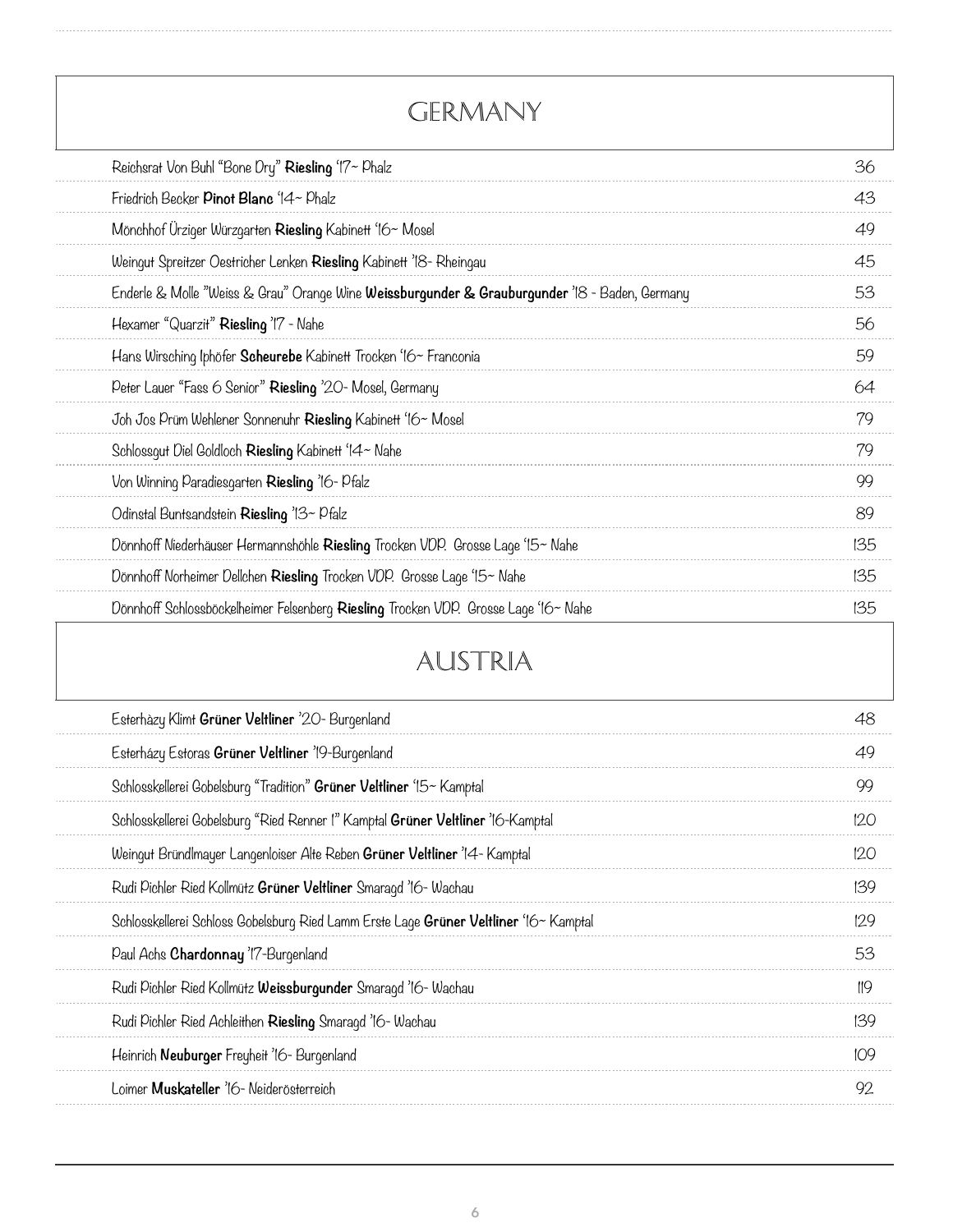#### NOT THE USUAL SUSPECTs

|      | Domaine Glinavos "Paleokerisio" Debina/Vlahiko '19 - Zitsa, Greece (500ml Small Bottle Format)                      |     |
|------|---------------------------------------------------------------------------------------------------------------------|-----|
|      | Sclavos Tsaousi '18 - (Sloped of Kenos) Cephalonia, Greece                                                          | 57  |
|      | Kobal Sipon Furmint '20- Haloze, Slovenia                                                                           | 42  |
| NEW! | Unico Zelo "Esoterico" Fiano/Zibbibo/Moscato Giallo/Gewurtztraminer/Greco '19 Riverland and Clare Valley, Australia | 45  |
|      | Edi Simčič Malvazija '15- Slovenia                                                                                  | 99  |
|      | Estate Argyros Santorini Assyrtiko '17 - Greece                                                                     | 75  |
|      | Domaine Papagiannakos Marcopoulo Savatiano '17 - Greece                                                             | 39  |
|      | Zlatan Pošip '15- Coastal, Croatia                                                                                  | 46  |
|      | Chateau Khashmi Khikhvi 'I'7- Iori Valley, Georgia                                                                  | 5() |

## Old World Red WINES

"Old World" means everything European, but the term conveys so much more about what you're drinking. With a cooler climate than the rest of the wine world, these wines tend to have more acid (better food pairing) and are driven by "terroir" or a sense of place which is one reason why they are typically labeled by region instead of grape.

## ItalY

#### NORTHERN ITALY

| Cantina del Pino Dolcetto d'Alba '18~ Piedmont                                                                  | 34             |
|-----------------------------------------------------------------------------------------------------------------|----------------|
| Viberti Nebbiolo '19 - Langhe Piedmont                                                                          | 42             |
| Marchesi di Gresy Barbera d'Asti '18~ Piedmont                                                                  | 45             |
| Paolo Conterno Barbera d'Asti Bricco 'IS~ Piedmont                                                              | 49             |
| Cantina Del Pino Langhe <b>Nebbiolo</b> '19- Barbaresco & Neive                                                 | 56             |
| ArPePe Rosso di Valtellina Nebbiolo '14~ Lombardy                                                               | 75             |
| ArPePe "Sassella" Vigna Regina Valtellina Superiore Riserva Nebbiolo 'O5~ Lombardy                              | 169            |
| Damilano Lecinquevigne Barolo Nebbiolo '15- Barolo Piedmont                                                     | 8 <sup>1</sup> |
| Domenico Clerico "Pajana" Barolo Nebbiolo 'Il~ Piedmont                                                         | 149            |
| Domenico Clerico Barolo Nebbiolo '13 - Piedmont                                                                 | 122            |
| Marco Felluga Russiz Superiore Collio Cabernet Franc '15~ Friuli-Venezia Giulia                                 | 65             |
| Corte Majoli Amarone della Valpolicella Corvina/Rondinella/Molinara '17~ Veneto                                 | 75             |
| La Giaretta "i Quadretti" Amarone della Valpolicella Classico Corvina/Corvinone/Rondinella/Molinara '13~ Veneto | 115            |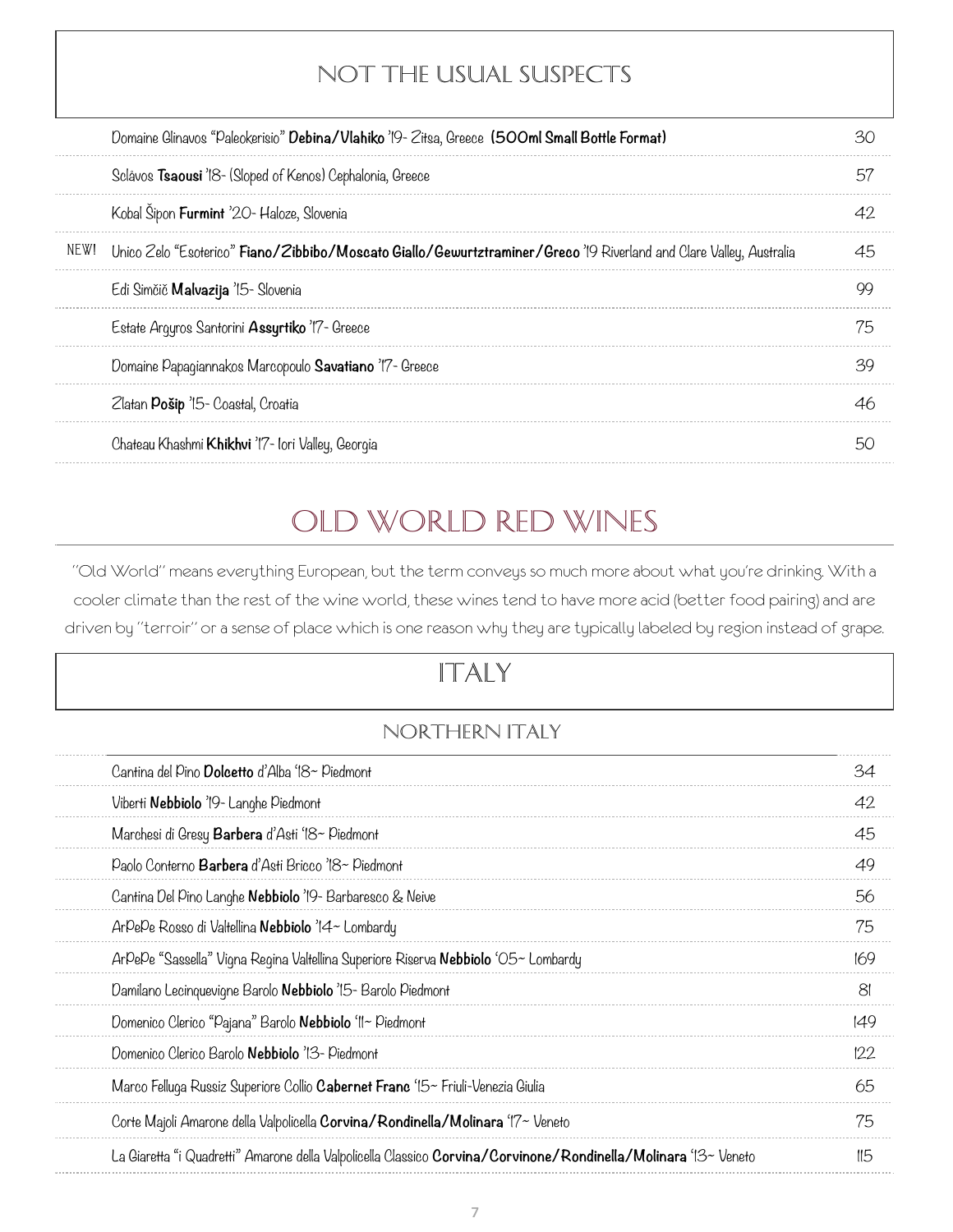#### CENTRAL ITALY

|      | DeAngelis Rosso Piceno Superiore <b>Montepulciano/Sangiovese</b> '16- Castel Di Lama |  |
|------|--------------------------------------------------------------------------------------|--|
|      | Coste di Brenta <b>Montepulciano d'Abruzzo</b> '19 - Abruzzo                         |  |
| NLW! | Villa Poggio Salvi "Chianti Colli Senesi" <b>Sangiovese</b> '19 - Tuscany            |  |
|      | Ormanni Chianti Classico Sangiovese '18- Tuscany                                     |  |
|      | Brancatelli Valle Delle Stelle Cabernet Sauvignon/Cabernet Franc '17- Tuscany        |  |
|      |                                                                                      |  |

#### SOUTHERN ITALY

|      | Grifalco Aglianico Del Vulture Gricos <b>Aglianico</b> '19- Basilicata                                          | 40  |
|------|-----------------------------------------------------------------------------------------------------------------|-----|
| NEW! | Fiorentino "Celsi" Aglianico '16 - Irpinia, Campania, Italy                                                     | 55  |
|      | Colli Di Lapio Taurasi Andrea Aglianico '17- Taurasi, Italy                                                     | 80  |
| NEW! | Attilio Tonaghe Cannonau di Sardegna <b>Cannonau</b> '18-Sardinia, Italy                                        | 69  |
|      | Cantine Lonardo Taurasi Riserva Aglianico 'O8~ Campania                                                         | 179 |
|      | Tenuta delle Terre Nerre Etna Rosso "San Lorenzo" Nerello Mascalese/Cappuccio '18 - Sicily                      | 105 |
|      | Tenuta delle Terre Nere Etna Rosso "Moganazzi" <b>Nerello Mascalese/Nerello Cappuccio</b> '18- Sicily           | 85  |
|      | Tenuta della Terre Nere Etna Rosso Santa Spirito Nerello Mascalese/Nerello Cappuccio "15 -Sicily                | 120 |
|      | Tenuta della Terre Nere Etna Rosso Calderara Sottana <b>Nerello Mascalese/Nerello Cappuccio</b> '15- Sicily     | 120 |
|      | SPAIN/PORTUGAL                                                                                                  |     |
|      | Vera de Estenas <b>Bobal</b> '18~ Utiel-Requena, Spain                                                          | 29  |
|      | Laura Lorenzo Daterra Viticultores "Azos Da Vila" Mouraton/Garnacha Tintorera/Mencía/etc. '15- Manzaneda, Spain | 65  |
|      | Doniene Gorrondona Beltza <b>Hondarrabi Beltza</b> '18- Bizkaiko Txakolina, Spain                               | 64  |
|      | Goyo Garcia Viadero "Joven de Vinas Viejas" Tempranillo '19- Ribera del Duero, Spain                            | 64  |
|      | Lindes de Remelluri San Vincente Tempranillo '16- Rioja, Spain                                                  | 60  |
|      | Costers del Priorat Petit Pissarres Garnacha Tinta/Samsó '18- Priorat, Spain                                    | 50  |
| NEW! | Goyo Garcia "Garcia Georgieva" Clarete Tempranillo/Abillo '20 - Ribera del Duero, Spain                         | 59  |
|      | Perés Baltà Mas Elena Merlot/Cabernet Sauvignon/Cabernet Franc '17- (Catalunya) Penedès, Spain                  | 42  |
|      | Envinate "Benje" Tinto Listan Prieto '20- Tenerife, Canary Islands, Spain                                       | 69  |
| NEW! | Bodegas Muga Riserva <b>Tempranillo/Garnacha/Mazuelo/Graciano</b> '17 -Rioja, Spain                             | 69  |
|      | Luis Seabra Xisto Ilimitado Touriga Franca & 6 Other Varietals '18- Douro, Portugal                             | 57  |
|      | Aphros Vinhão '20 - Vinho Verde, Portugal                                                                       | 45  |
| NEW! | Bodegas Riojanas Monte Real 'Gran Reserva' Tempranillo '98                                                      | 149 |
| NEW! | Bodegas Riojanas Monte Real 'Gran Reserva' Tempranillo 'Ol                                                      | 139 |
|      |                                                                                                                 |     |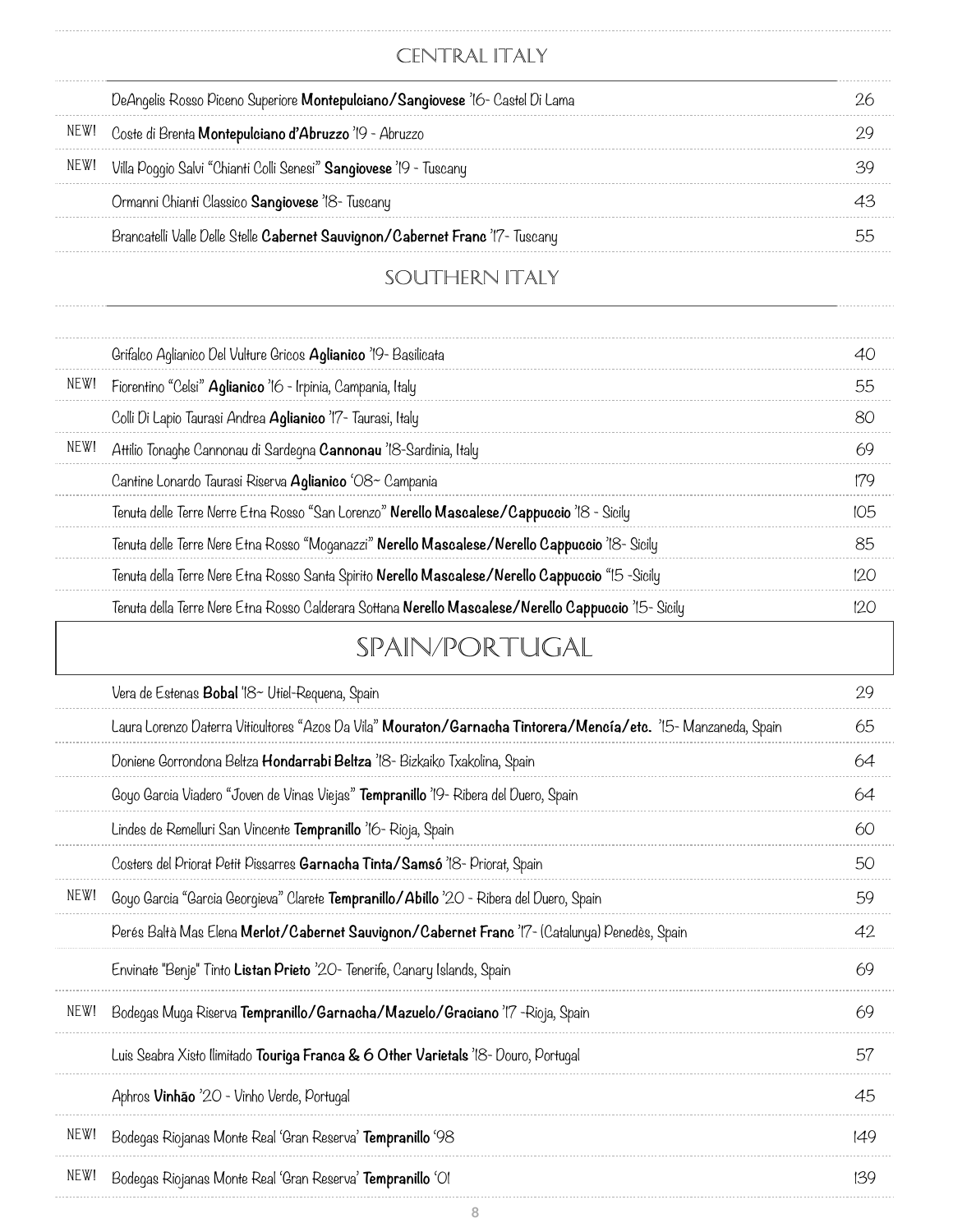## France

|      | Burgundy "Bourgogne" in French, is the birthplace of Chardonnay and Pinot Noirlocated in North-East France. The 110,000<br>vineyards are broken up into 5 major regions: Chablis (furthest North), Côte d'Or (Further divided into Côte de Beaune and |     |
|------|-------------------------------------------------------------------------------------------------------------------------------------------------------------------------------------------------------------------------------------------------------|-----|
|      | Côte de Nuits), Côte Chalonnaise, Macônnais and Beaujolais (home of the Gamay grape). Each region classifies the quality of                                                                                                                           |     |
|      | their wine differently. Burgundy classifies the quality of wine based on the vineyard in which the grapes were grown instead                                                                                                                          |     |
|      | of the producer. When assessing the value of the wine, the region and vineyard are the most important aspects.                                                                                                                                        |     |
|      | Domaine Didier Montchovet Bourgogne Pinot Noir '17- Burgundy                                                                                                                                                                                          | 57  |
|      | Maison Shaps Bourgogne Maison Dieu Pinot Noir '17- Burgundy                                                                                                                                                                                           | 90  |
|      | Maison Shaps Bourgogne Rouge Pinot Noir '18- Burgundy                                                                                                                                                                                                 | 65  |
| NEW! | Seguin-Manuel Mercurey Vielles Vignes Pinot Noir '19-Burgundy                                                                                                                                                                                         | 66  |
| NEW! | Sequin-Manuel Gevrey-Chambertin Vielles Vignes Pinot Noir '19-Burgundy                                                                                                                                                                                | 139 |
|      | CÔTE DE NUITS                                                                                                                                                                                                                                         |     |
| NEW! | Gachot-Monnot Villages Pinot Noir '19 - Côte de Nuits, Burgindy                                                                                                                                                                                       | 89  |
|      | Domaine Jean Grivot Nuits-Saint-Georges "Les Charmois" Pinot Noir '15~ Côte de Nuits, Burgundy                                                                                                                                                        | 139 |
|      | Domaine Jean Grivot Clos de Vougeot Grand Cru Pinot Noir '14~ Côte de Nuits, Burgundy                                                                                                                                                                 | 299 |
|      | Bernard Dugat-Py Vosne-Romanée Pinot Noir '13~ Côte de Nuits, Burgundy                                                                                                                                                                                | 350 |
|      | CÔTE DE BEAUNE                                                                                                                                                                                                                                        |     |
|      | Domaine Joseph Voillot Volnay Premier Cru Les Champans <b>Pinot Noir</b> '13~ Côte de Beaune, Burgundy                                                                                                                                                | 149 |
|      | Domaine Joseph Voillot Volnay Premier Cru Les Champans Pinot Noir '14~ Côte de Beaune, Burqundy                                                                                                                                                       | 139 |
|      | CÔTE CHALONNAISE                                                                                                                                                                                                                                      |     |
|      | Laurent & Romain Domaine Pillot Mercurey Rouge Pinot Noir '18- Côte Chalonnaise, Burgundy                                                                                                                                                             | 69  |
|      | Laurent Cognard Mercurey Premier Cru Clos du Paradis <b>Pinot Noir</b> '15~ Côte Chalonnaise, Burgundy                                                                                                                                                | II5 |
|      | CÔTE-D'OR                                                                                                                                                                                                                                             |     |
| NEW! | Albert Bichot "Secret de Famille" Pinot Noir '18 - Côte-D'Or, Burgundy                                                                                                                                                                                | 69  |
|      | <b>BEAUJOLAIS</b>                                                                                                                                                                                                                                     |     |
|      | Beaujolais there are 10 cities, or "crus" where the best grapes (gamay) are grown, and depending on the cru of origin                                                                                                                                 |     |
|      | the wine changes personality so drastically that it is sometimes hard to believe it's the same grape.                                                                                                                                                 |     |
| NEW! | JULIENAS: Pascal Granger "Cuvée Speciale" Gamay '19- Beaujolais                                                                                                                                                                                       | 55  |
|      | MOULIN-A-VENT: Domaine Diochon Moulin à Vent Gamay '17~ Beaujolais                                                                                                                                                                                    | 59  |
| NEW! | FLEURIE: Domaine de la Chapelle des Bois <b>Gamay</b> '19~ Beaujolais                                                                                                                                                                                 | 55  |
| NEW! | CHÉNAS: Domaine de la Cadette Gamay '19~ Beaujolais                                                                                                                                                                                                   | 69  |

Régnié: Jean Paul & Charley Thevenet En Voiture Simone **Gamay** '20- Beaujolais 78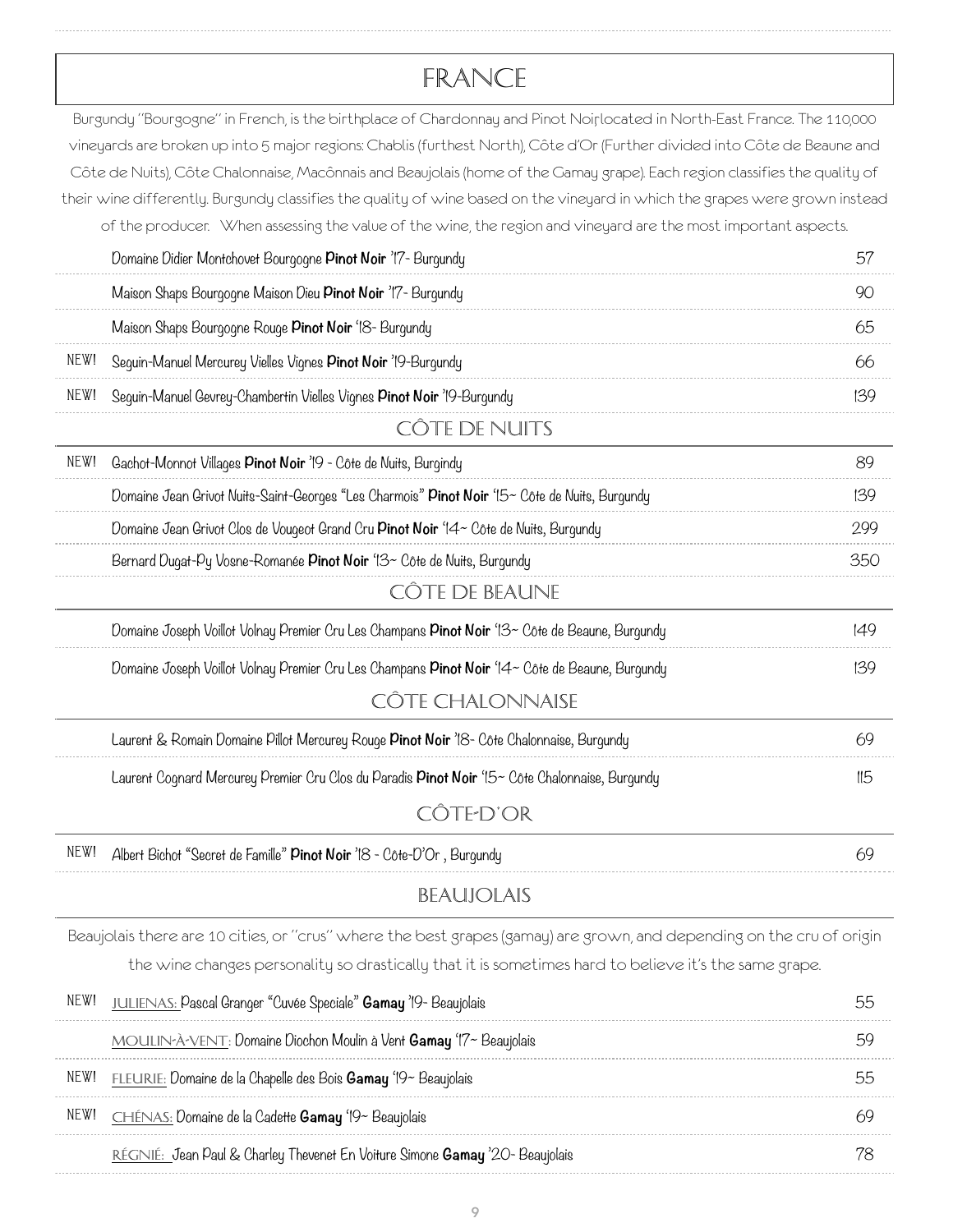| MORGON: Kewin Descombes Morgon Gamay '18 - Beaujolais                           |  |
|---------------------------------------------------------------------------------|--|
| CÔTE-DE-BROUILLY: Domaine du Pavillon de Chavannes <b>Gamay</b> '19~ Beaujolais |  |
| BROUILLY: Nicolas Boudeau "Les Jacquets" Brouilly <b>Gamay</b> '19- Beaujolais  |  |

## Bordeaux

The region of Bordeaux, France is situated in the South-West of France on the Atlantic Coast along the banks of the Gironde River. There are 5 primary grapes of Bordeaux: Cabernet Sauvignon, Merlot, Cabernet Franc, Malbec and Petit Verdot. Along the right bank of the river there is a higher concentration of clay in the soil. Clay retains more moisture so it is best suited to grow Merlot based wines. The primary regions of the right bank of Bordeaux are Saint-Émilion, Pomerol and Fronsac. Along the left back of the river there is a higher concentration of gravel and rock, which has better drainage so it is most suitable to growing Cabernet Sauvignon based wines. The left bank of Bordeaux is separated into 2 major areas: Médoc (to the North) and Graves (to the South).

#### THE LEFT BANK: CAB HEAVY BLENDS

#### Saint-Estèphe

| Château Beau-Site Saint-Estèphe Cabernet Sauvignon/Merlot/Cabernet Franc '18~ Bordeaux                                 | II5 |
|------------------------------------------------------------------------------------------------------------------------|-----|
| Château Montrose Saint-Estéphe 2ème Grand Cru Classé Cabernet Sauvignon/Merlot 'O6-Bordeaux                            | 250 |
| SAINT-JULIEN                                                                                                           |     |
| Château Léoville Poyferré 2ème Grand Cru Classé Saint Julien Cabernet Sauvignon/Merlot/Petit Verdot/Cabernet Franc 'II | 295 |
| Château Haut-Beychevelle Gloria Cabernet Sauvignon/Merlot/Cabernet Franc 74- Bordeaux                                  | 145 |
| PAUILLAC                                                                                                               |     |
| Château Duhart-Milon 4ème Grand Cru Classé Pauillac Cabernet Sauvignon/Merlot '12~ Bordeaux                            | 225 |
| MARGAUX                                                                                                                |     |
| Ségla Margaux Cabernet Sauvignon/Merlot/Petit Verdot/Cabernet Franc '15- Bordeaux                                      | 175 |
| Château Giscours 3ème Grand Cru Classé Cabernet Sauvignon/Merlot/Cabernet Franc/Petit Verdot 'O8- Bordeaux             | 260 |
| GRAVES                                                                                                                 |     |
| Chateau Peyrat Graves Merlot/Cabernet Franc/Cabernet Sauvignon '19 - Bordeaux                                          | 54  |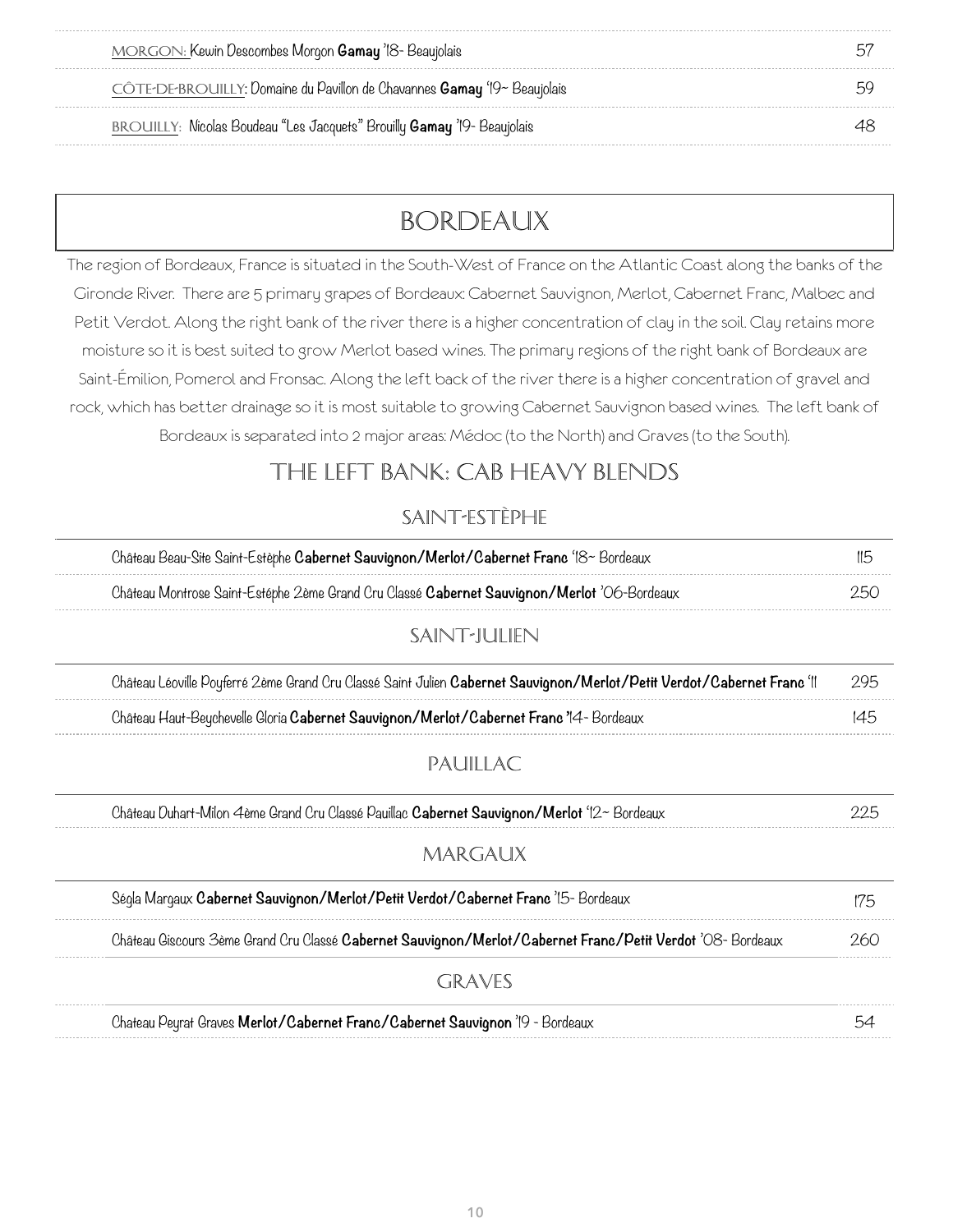#### Right Bank Bordeaux: Merlot heavy blends

#### **FRONSAC**

| Chateau Castagnac "Cuvée Traditional" Merlot/ Cabernet Sauvignon '18- Bordeaux                                     |  |
|--------------------------------------------------------------------------------------------------------------------|--|
| SAINT-ÉMILION                                                                                                      |  |
| Croix Canon Grand Cru Saint-Émilion Merlot/Cabernet Franc 'II~ Bordeaux                                            |  |
| Château Laplagnotte-Bellevue Merlot/Cabernet Sauvignon '16- Bordeaux                                               |  |
| Clos Fourtet Grand Cru Classé Saint-Émilion Merlot/Cabernet Franc '14~ Bordeaux                                    |  |
| Château Trotte Vielle Premier Grand-Cru Classé Saint-Emilion Merlot/Cabernet Sauvignon/Cabernet Franc 'O6-Bordeaux |  |

#### Pomerol

Clos Beauregard Pomerol **Merlot/Cabernet Franc** '12~ Bordeaux 129

## Rhône Valley

The Rhône Valley is split into 2 major areas: Northern Rhône and Southern Rhône. Northern Rhône is situated along the banks of the Rhône river and focuses on only 1 red (Syrah) and 3 white grapes (Viognier, Rousanne and Marsanne). Syrah from Northern Rhône is the gold standard to which all other Syrah is measured and is sometimes cofermented with white grapes grown in the region. Southern Rhone is spread out over a large area with a very different Mediterranean (vs. Continental) climate. The king of Southern Rhône is Grenache which is usually blended with Syrah, Mourvèdre, Cinsault or the many other grapes (red and white) grown in the area.

#### Northern Rhône

| 86                                                                                                                |
|-------------------------------------------------------------------------------------------------------------------|
| 86                                                                                                                |
| 96                                                                                                                |
| 139                                                                                                               |
| 284                                                                                                               |
|                                                                                                                   |
| 45                                                                                                                |
| 49                                                                                                                |
| 125                                                                                                               |
| 199                                                                                                               |
|                                                                                                                   |
| 63                                                                                                                |
| Mas De Daumas Gassac Cabernet Sauvignon/Merlot/Cabernet Franc/Petit Verdot/Malbec/Tannat '16- Loire Valley<br>115 |
|                                                                                                                   |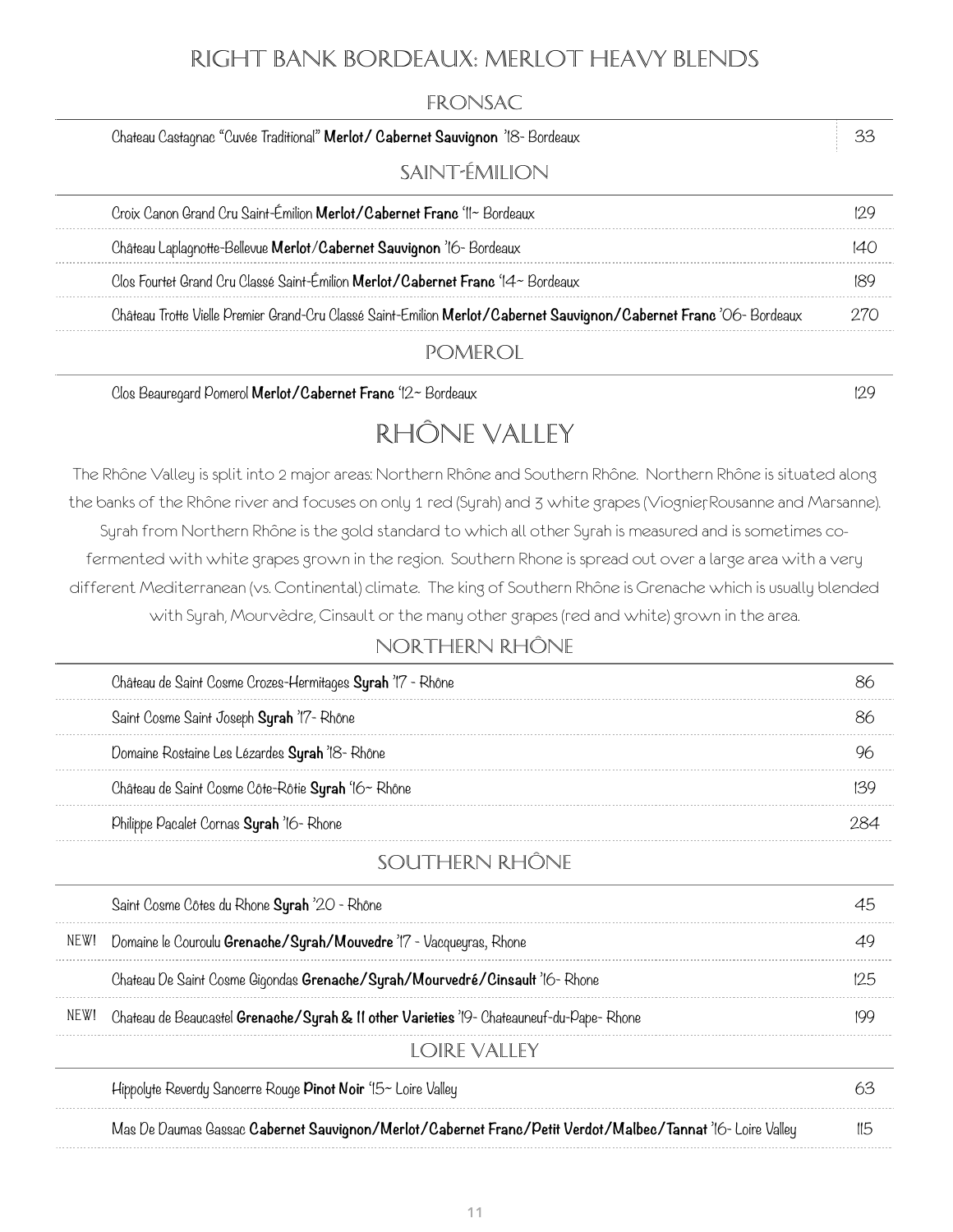#### Southern France

| 69  | Chateau Maris Las Combes Grenache/Syrah '17- Languedoc                                      |
|-----|---------------------------------------------------------------------------------------------|
|     | GERMANY & AUSTRIA                                                                           |
| 39  | NEW!<br>Gober & Freinbichler Blaufränkisch '20- Burgenland, Austria                         |
| 49  | NEW!<br>Koehler-Ruprecht Kabinett Pinot Noir '18- Pflaz, Germany                            |
| 43  | Paul Achs Heideboden Blaufränkisch '18~ Burgenland, Austria                                 |
| 86  | Kunstler Pinot Noir '15- Rheingau, Germany                                                  |
| 96  | Heinrich Blaufränkisch Leithsberg '15- Burgenland, Austria                                  |
|     | NOT THE USUAL SUSPECTS                                                                      |
| 26  | Ampre Radacini Saperavi/Feteasca Neagra/Merlot 'IS- Cimislia, Moldova                       |
| 40  | Vino Budimir "Triada" Prokupac 'II- Zupa, Serbia                                            |
| 56  | Gaía Nemea Agiorgitiko '16- Greece                                                          |
| 40  | Mountain Sun Seméli Agiorgitiko/Syrah 'I'7-Peloponnese, Greece                              |
| 148 | Chateau Musar Gaston Hochar Cabernet Sauvignon/Cinsault/Carignan 'II~ Bekaa Valley, Lebanon |
|     |                                                                                             |

# New World Red WINES

"New World" means everything else besides Europe and refers to some generalities about what you can expect from your wine. With warmer climates, the grapes are able to ripen to a greater degree, meaning the fruit is going to drive the "flavor bus." Uninhibited by millenniums of tradition, the New World is innovative in their wine growing and wine making techniques.

|      | PIN(1   N()                                                                              |               |
|------|------------------------------------------------------------------------------------------|---------------|
|      | Land of Saints Pinot Noir '20 - Central Coast, California                                | 54            |
| NEW! | Center of Effort Pinot Noir '16 - Edna Valley, California                                | 89            |
|      | Robert Foley Vineyards Hudson Vineyard Pinot Noir '12 - Carneros Napa Valley, California | 115           |
|      | Sea Smoke "Ten" Pinot Noir '14~ Santa Rita Hills, California                             | $\frac{1}{2}$ |
|      | Clos Saron Home Vineyard Pinot Noir '13- Oregon House Valley, California                 | 140           |
| NEW! | Chev Pinot Noir '18 - Russian River Valley, California                                   | 185           |
|      | Illahe Vineyards Pinot Noir '19 - Willamette Valley, Oregon                              | 62            |
| NEW! | Grochau Cellars Bjornson Vineyard Pinot Noir '16 - Eola-Amity Hills, Oregon              | 85            |
|      | Evesham Wood "Le Puits Sec" Pinot Noir '19 - Eola-Amity Hills, Oregon                    | 99            |
|      | Domaine Nico "Grand Mere" Pinot Noir" '18 Mendoza, Argentina                             | 60            |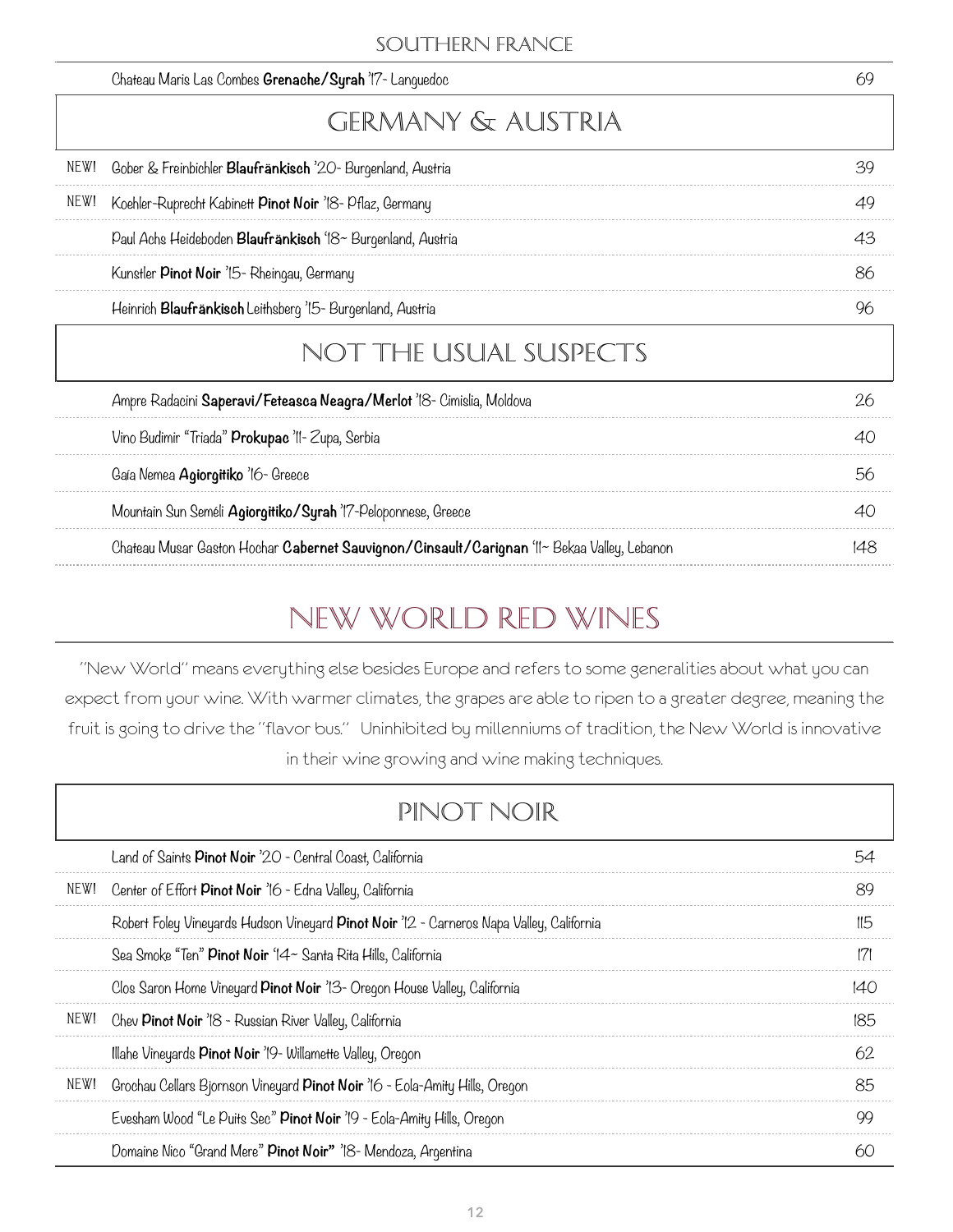|      | MALBEC                                                                                                    |     |
|------|-----------------------------------------------------------------------------------------------------------|-----|
| NEW! | Puro Malbec '20 - Cahors, France                                                                          | 29  |
| NEW! | Familia Furlotti Malbec '17 - Mendoza, Argentina                                                          | 35  |
|      | Luca Uco Valley Malbec '15~ Mendoza, Argentina                                                            | 79  |
|      | Tikal Malbec 'IS - Mendoza, Argentina                                                                     | 75  |
| NEW! | Bodega Noemia de Patagônia J. Alberto Malbec/Merlot '19 - Patagonia, Argentina                            | 99  |
|      | MERLO I                                                                                                   |     |
| NEW! | Remhoogte "Aspect" Merlot '17 - Simonsberg-Stellenbosch, South Africa                                     | 39  |
|      | Duckhorn Vineyards Merlot '17 - Napa Valley, California                                                   | 70  |
|      | Cultura Merlot '14- Yakima Valley, Washington                                                             | 75  |
|      | Remhoogte Estate Sir Thomas Cullinan Simonsberg Merlot/Cabernet Sauvignon '14~ Stellenbosch, South Africa | 75  |
|      | Paloma Vineyards Merlot '17- Napa Valley, California                                                      | 149 |
| NEW! | Trespass Vineyard Merlot '14- Napa Valley, California                                                     | 175 |
|      | Duckhorn Three Palms Vineyard Merlot '14- Napa, California                                                | 199 |
|      | Amuse Bouche Napa Valley Red Merlot/Cabernet Franc '14~ Napa Valley, California                           | 350 |
|      | ZINFANDEL                                                                                                 |     |
|      | Alfaro Family Gimelli Vineyards Old Vine Zinfandel '18- Cienega Valley, Central Coast, California         | 50  |
|      | Hendry Blocks 7 & 22 Zinfandel '17- Napa Valley, California                                               | 92  |
|      | Carol Shelton "Rocky Reserve" Zinfandel '18- Rockpile, Sonoma County, California                          | 95  |
|      | Wonderment Bacigalupi Old Vine Zinfandel '16- Russian River Valley, Sonoma, California                    | 98  |
| NEW! | Trespass Vineyard Zinfandel '16- Napa Valley, California                                                  | 139 |
| NEW! | Trespass Vineyard Zinfandel '17- Napa Valley, California                                                  | 139 |
|      | Brown Estate Zinfandel '17- Napa Valley, California                                                       | IOO |
|      | SYRAH/SHIRAZ                                                                                              |     |
|      | Thomas Goss Shiraz '17~ McLaren Vale, Australia                                                           | 33  |
| NEW! | D'Arenberg "The Footbolt" Shiraz '18 - McLaren Vale, Australia                                            | 39  |
|      | Remhoogte Chronicle Cape Estate Blend Shiraz/ Cabernet Sauvignon '17- Stellenbosch, South Africa          | 45  |
|      | Mellowood Vineyards "Fair Play" Syrah 'IO~ Sierra Foothills, California                                   | 55  |
|      | Arnot-Roberts Syrah '17~ Sonoma Coast, California                                                         | 75  |
|      | Hedges Cellars "DLD" Syrah '13~ Red Mountain, Washington                                                  | 65  |
|      | Ben Glaetzer "Bishop" Shiraz '15~ Barossa Valley, Australia                                               | 75  |
|      | Howard Park "Leston Label" Syrah '16~ Margaret River, Australia                                           | 65  |